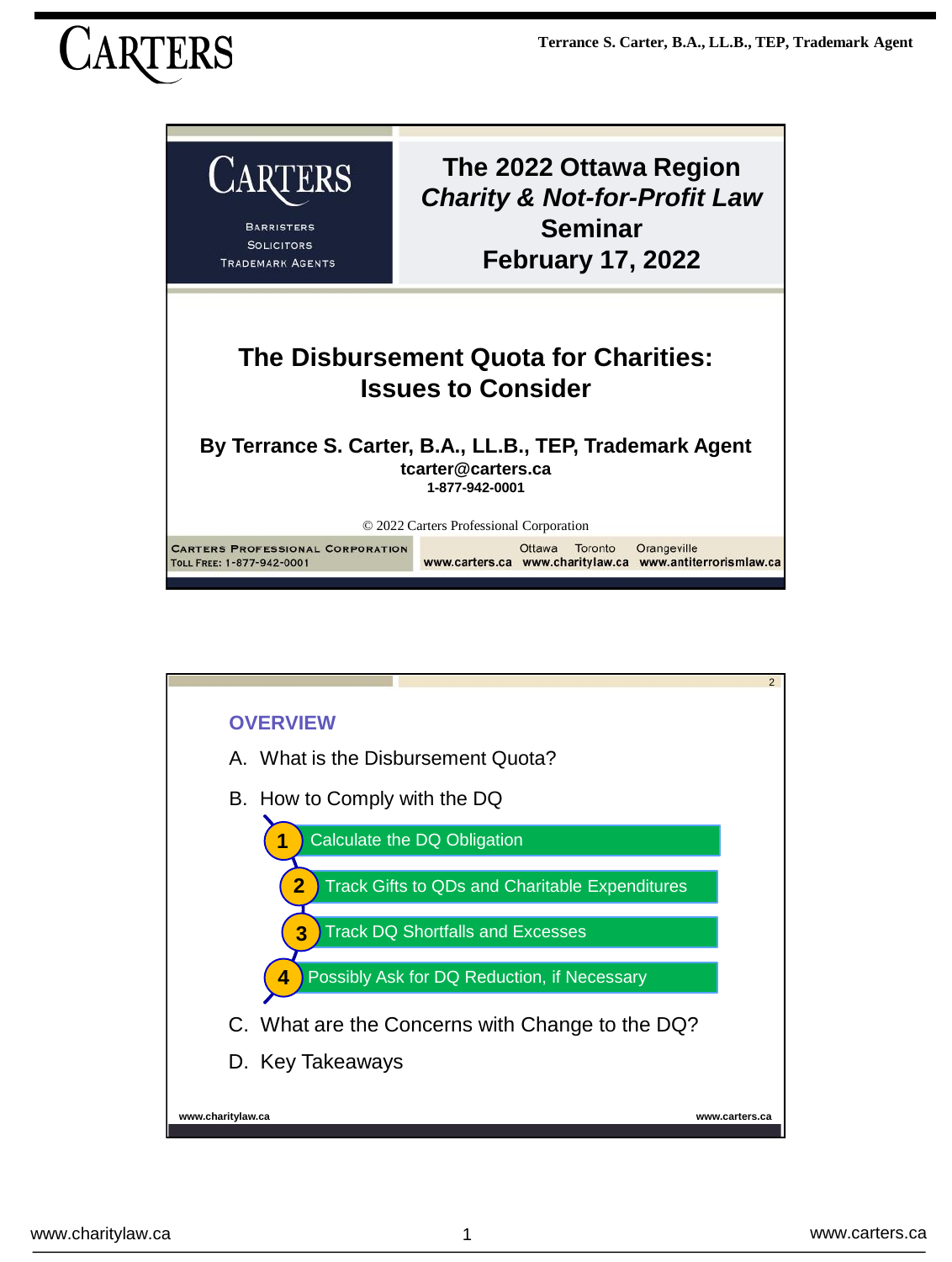

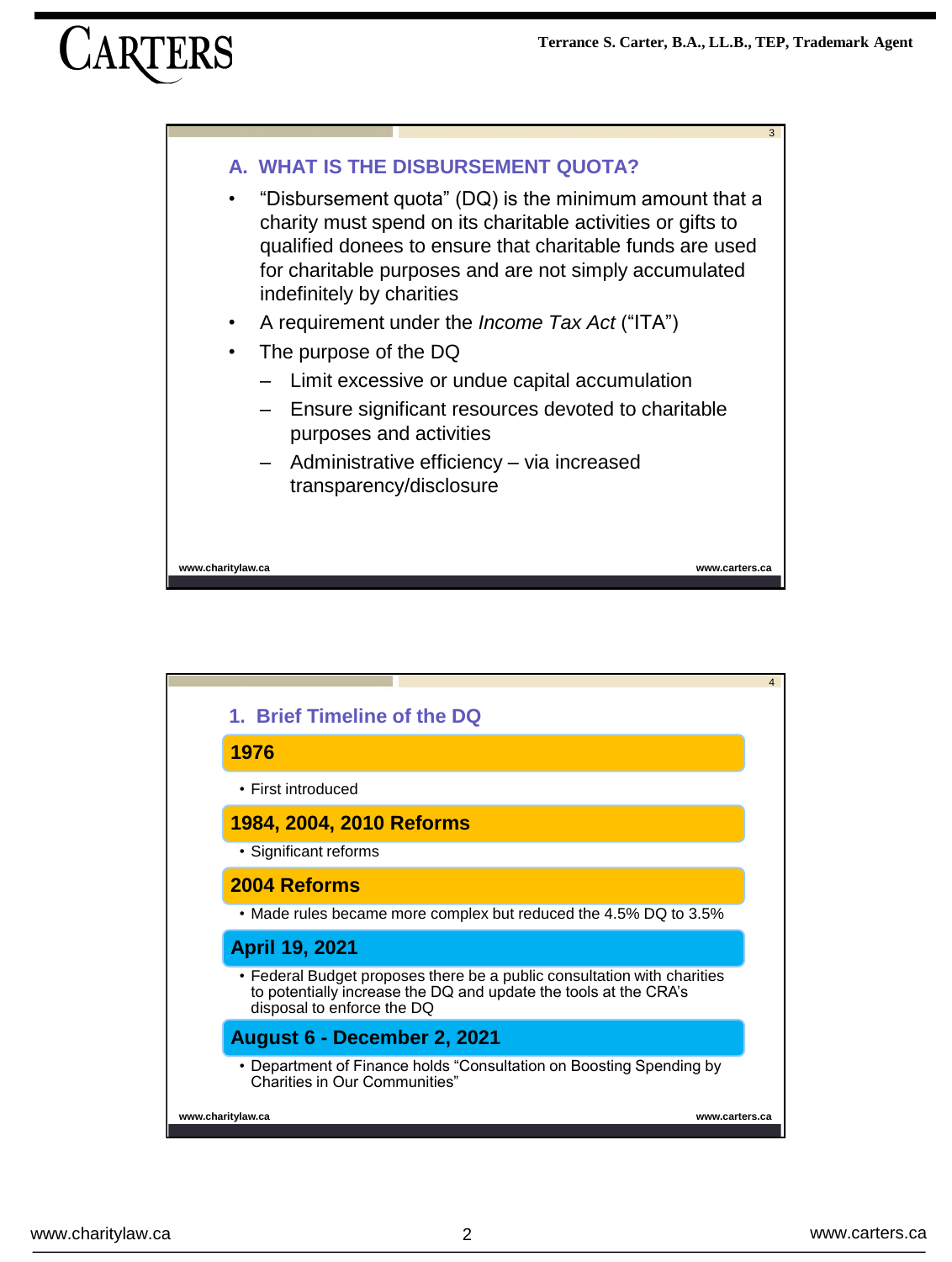

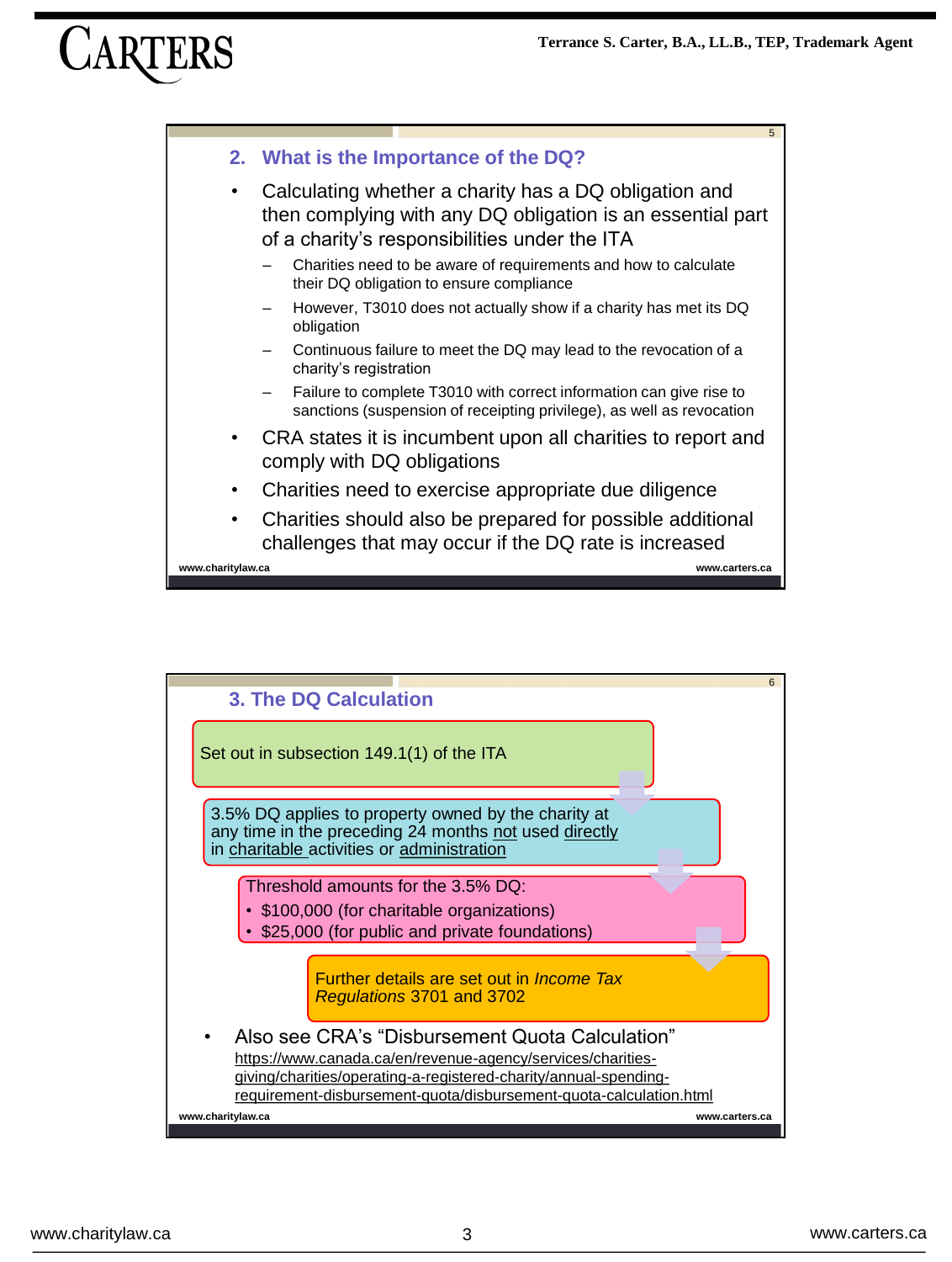

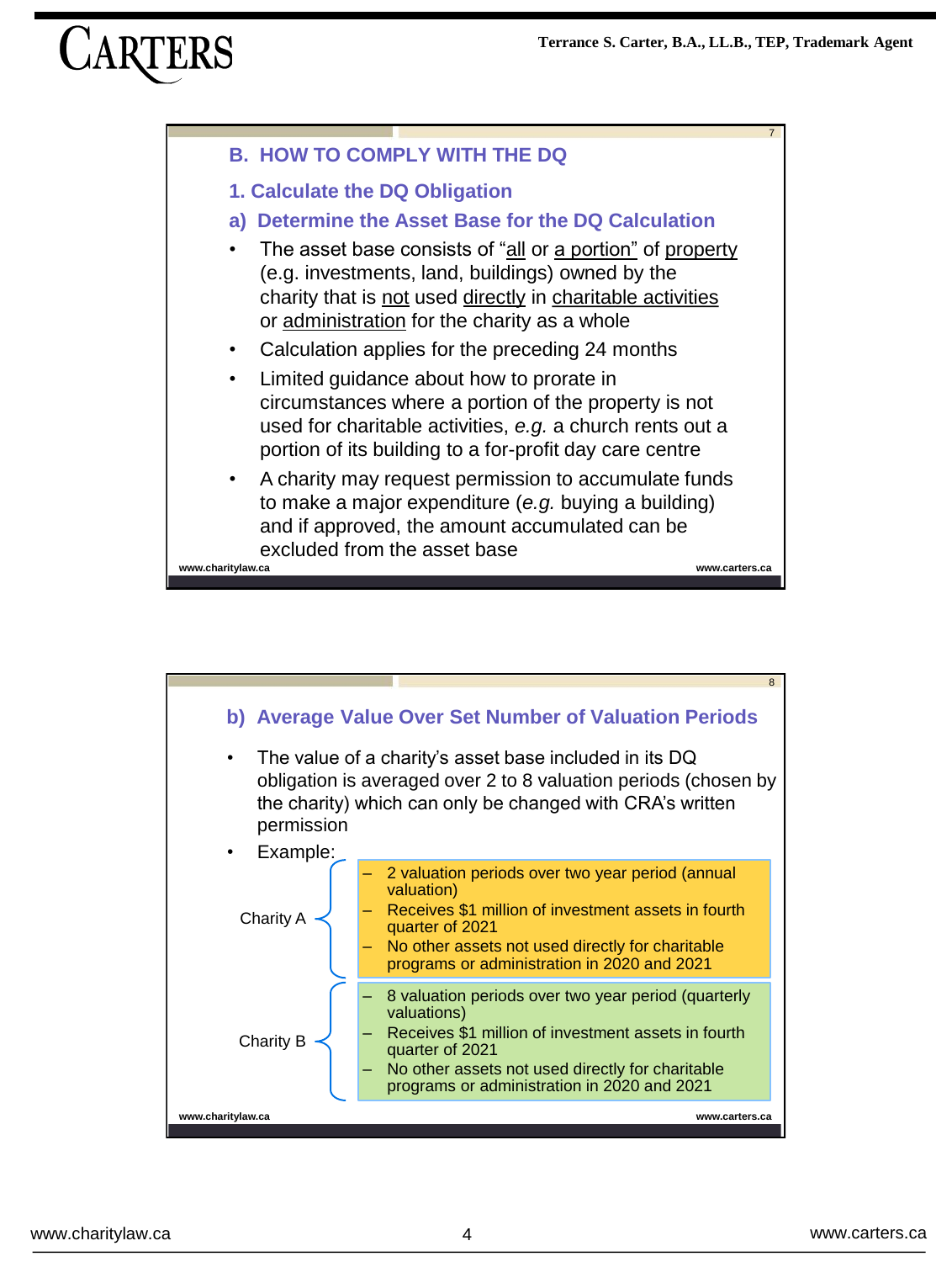|                                                                    | Amounts received for<br>periods in 2020<br>Period 1: Jan - Dec $2020$<br>\$0 |                          |                       |                          | Amounts received for<br>periods in 2021<br>Period 2: Jan - Dec $2021$<br>\$1 M |               |                       |                          | DQ.<br><b>Base</b><br>for<br>2022<br>\$1 million<br>12<br>$periods =$<br>\$500K | DQ<br>Obligation<br>(base x<br>3.5%<br>\$17,500 |
|--------------------------------------------------------------------|------------------------------------------------------------------------------|--------------------------|-----------------------|--------------------------|--------------------------------------------------------------------------------|---------------|-----------------------|--------------------------|---------------------------------------------------------------------------------|-------------------------------------------------|
| <b>Charity A,</b><br>value of<br>property -<br>annual<br>valuation |                                                                              |                          |                       |                          |                                                                                |               |                       |                          |                                                                                 |                                                 |
| Charity B,<br>value of<br>$property -$<br>quarterly<br>valuation   | $Q1$ :<br>Jan -<br>Mar                                                       | $Q2$ :<br>$Apr -$<br>Jun | Q3:<br>$Jul -$<br>Sep | $Q4$ :<br>$Oct -$<br>Dec | $Q1$ :<br>$Jan -   Apr -$<br>Mar                                               | $Q2$ :<br>Jun | Q3:<br>$Jul -$<br>Sep | $Q4$ :<br>$Oct -$<br>Dec | \$1 million<br>/8<br>$periods =$<br>\$125K                                      | \$4,375                                         |
| $\bullet$                                                          | \$0                                                                          | \$0                      | \$0                   | \$0                      | \$0                                                                            | \$0           | \$0                   | \$1 M                    | Charity A has a DQ obligation that is 4x greater than                           |                                                 |

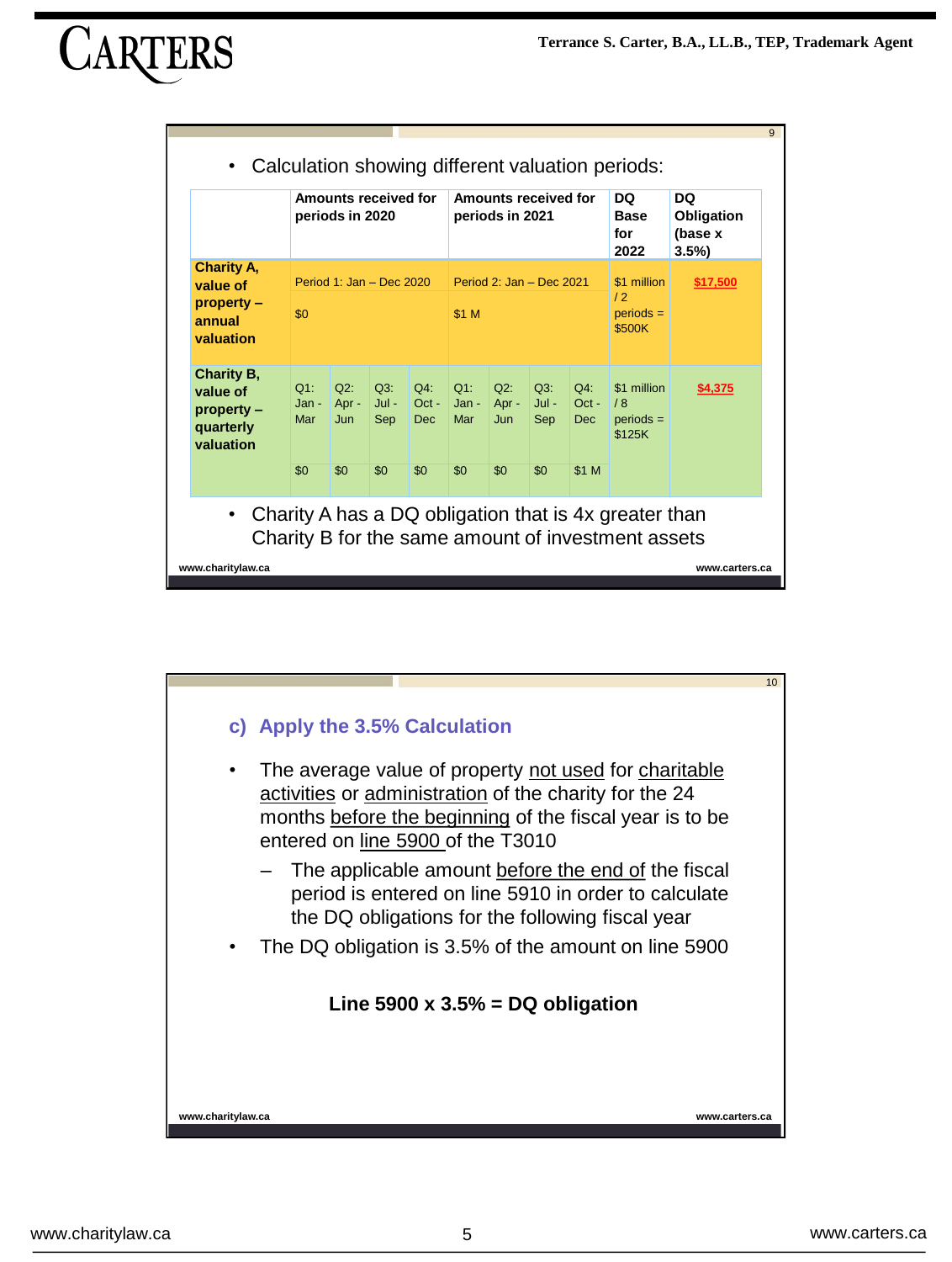

![](_page_5_Figure_3.jpeg)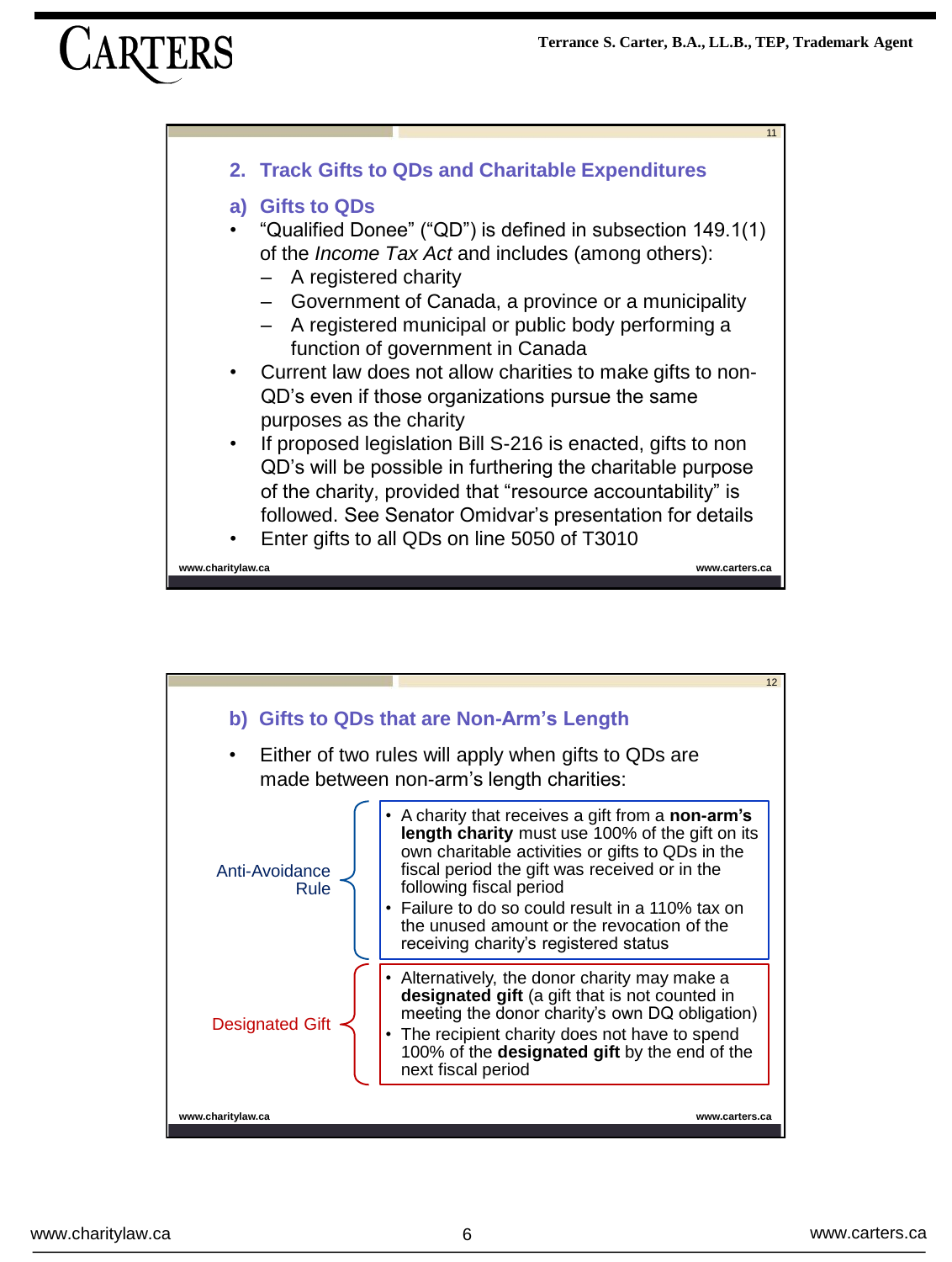13

# **c) Inter Charity Transactions to Avoid**

- Anti-avoidance rules expanded to include situations where a registered charity entered into a transaction (which may include an inter-charity gift) where it "may reasonably be considered that a purpose of the transaction was to avoid or unduly delay the expenditure of amounts on charitable activities"
- Applies regardless of whether the two charities are at arm's length
- 110% penalty applies
- If an inter-charity transfer is involved, both charities are jointly and severally, or solitarily liable for the penalty
- Both charities risk revocation

**www.charitylaw.ca www.carters.ca**

![](_page_6_Figure_9.jpeg)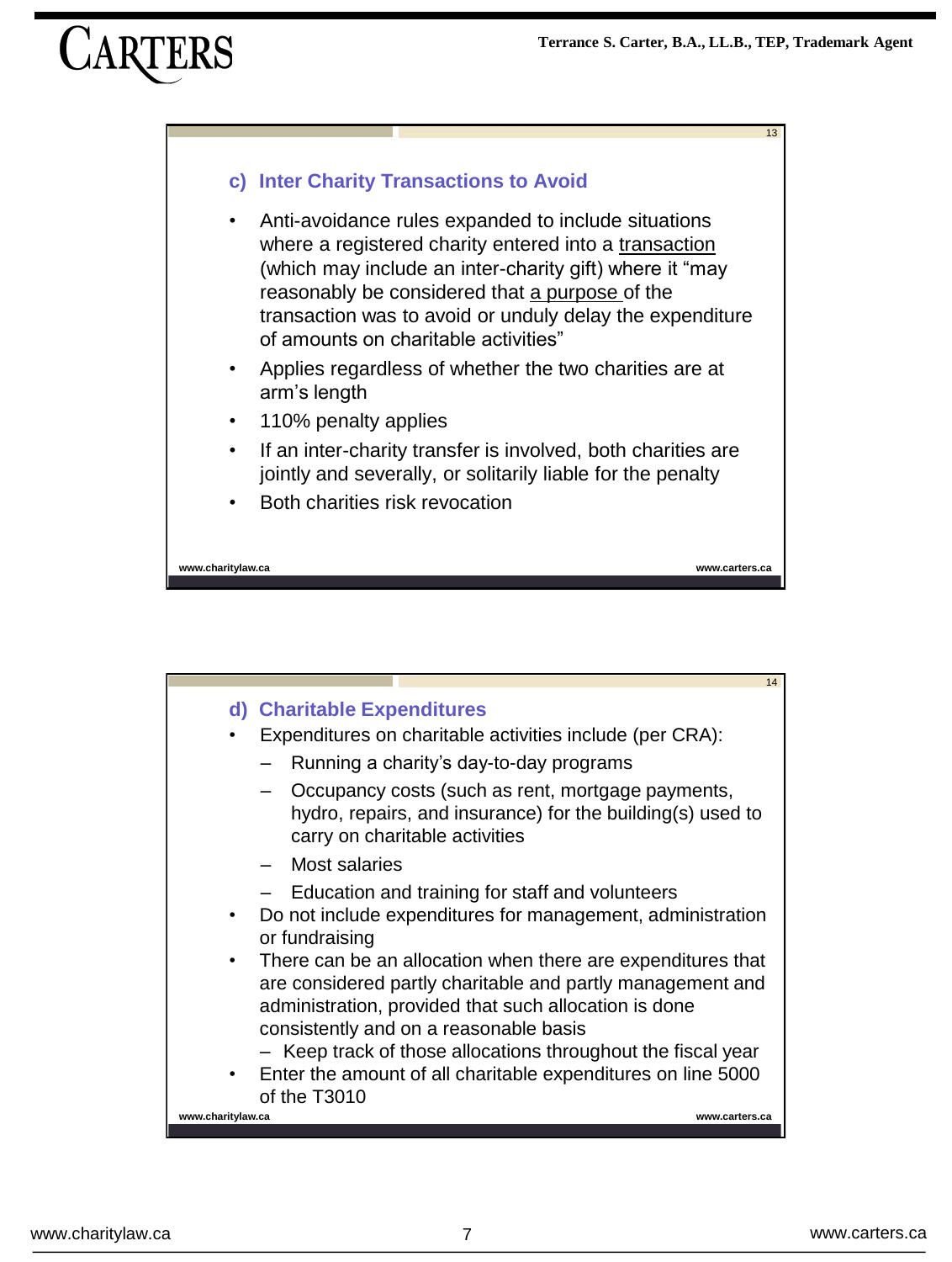![](_page_7_Figure_2.jpeg)

![](_page_7_Figure_3.jpeg)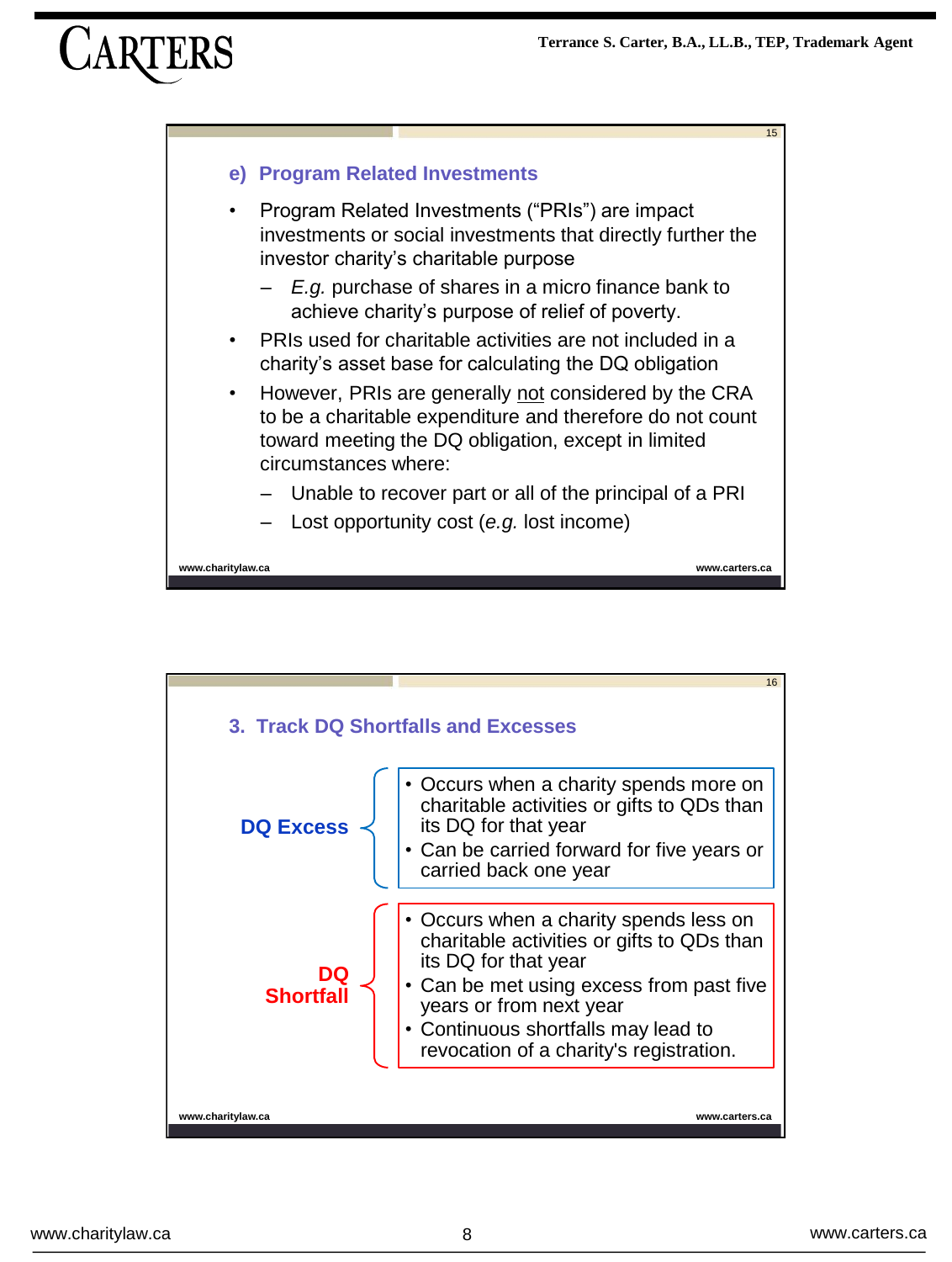![](_page_8_Figure_2.jpeg)

![](_page_8_Figure_3.jpeg)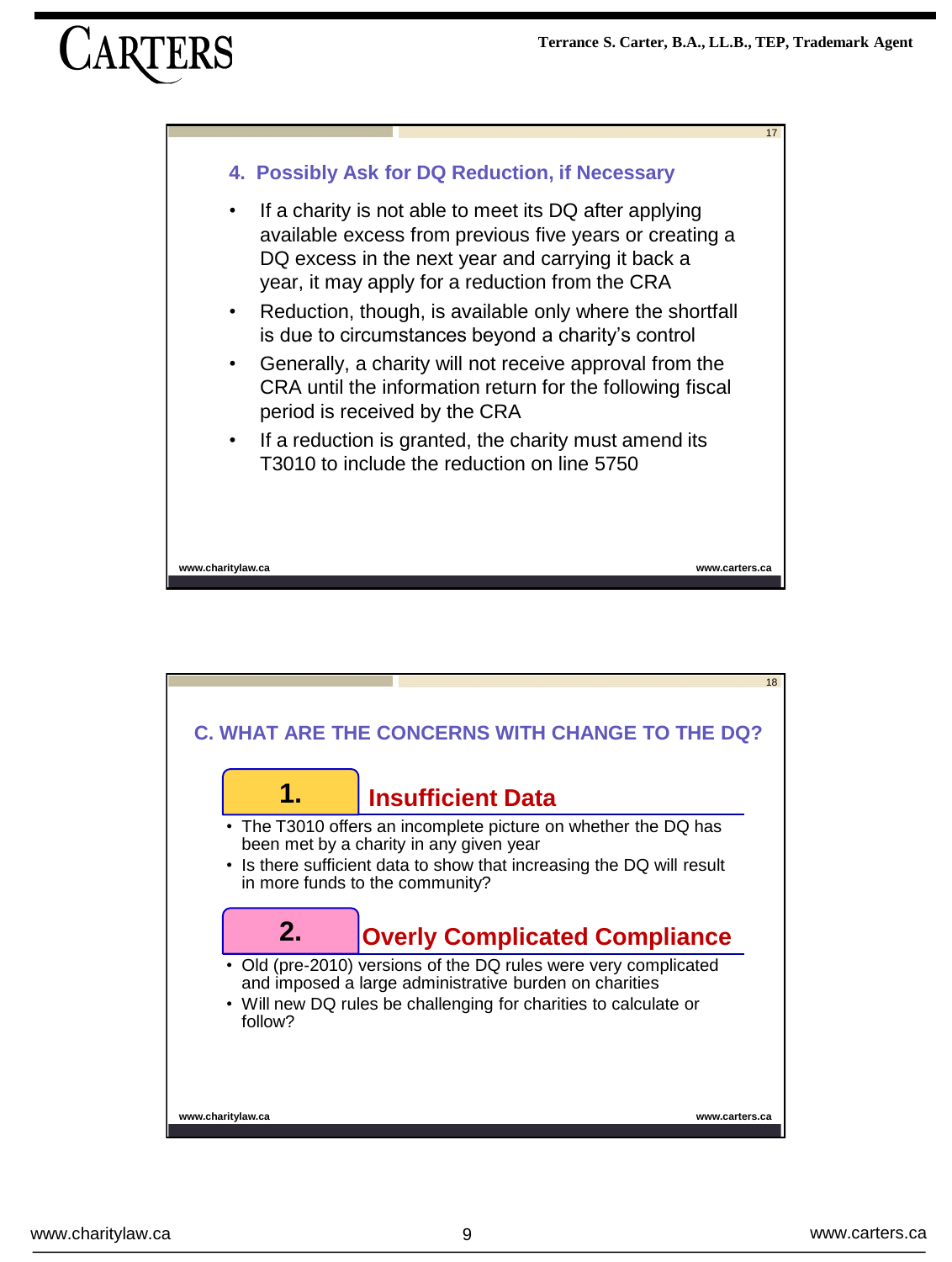![](_page_9_Figure_2.jpeg)

![](_page_9_Figure_3.jpeg)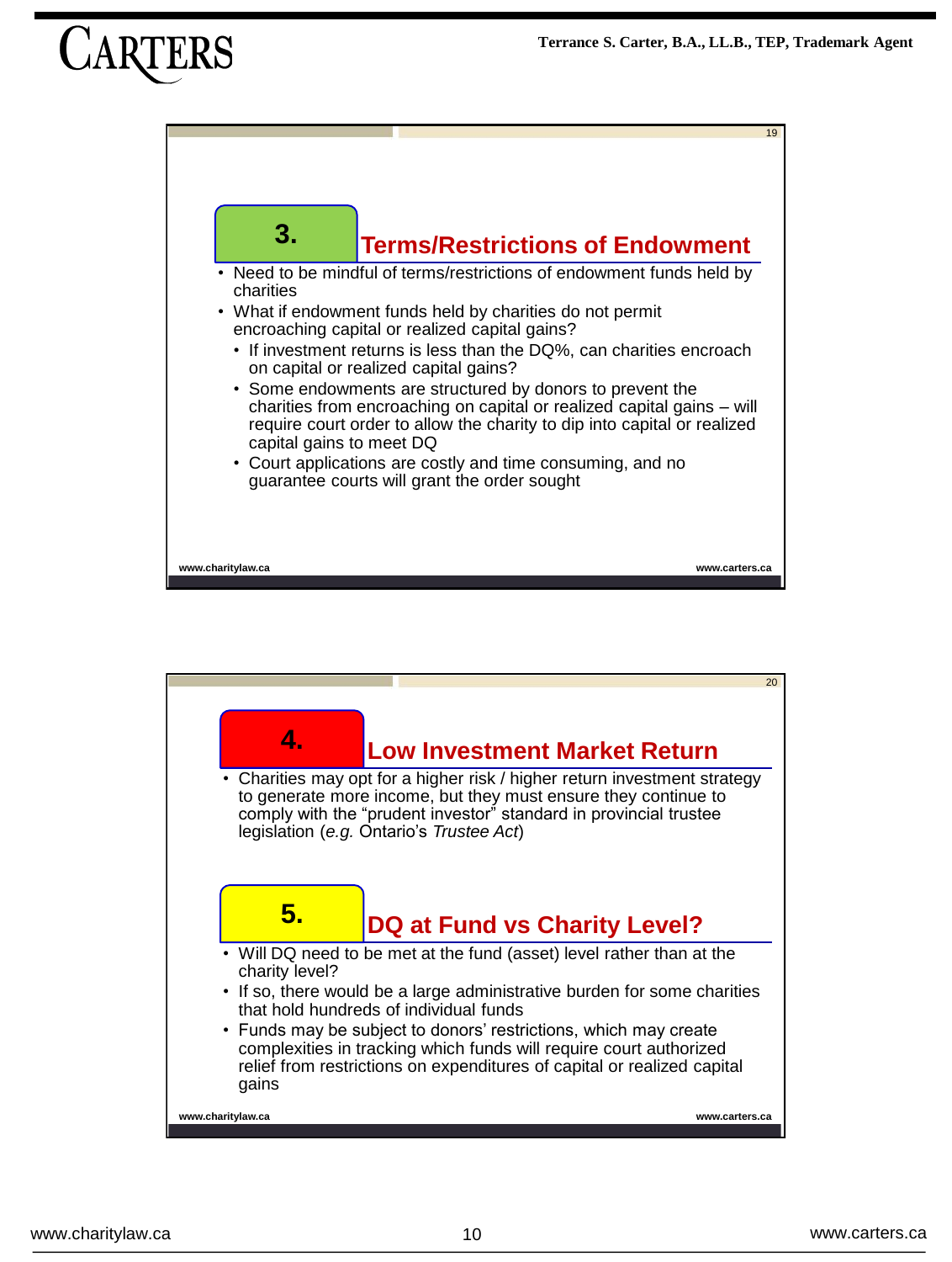![](_page_10_Figure_2.jpeg)

![](_page_10_Figure_3.jpeg)